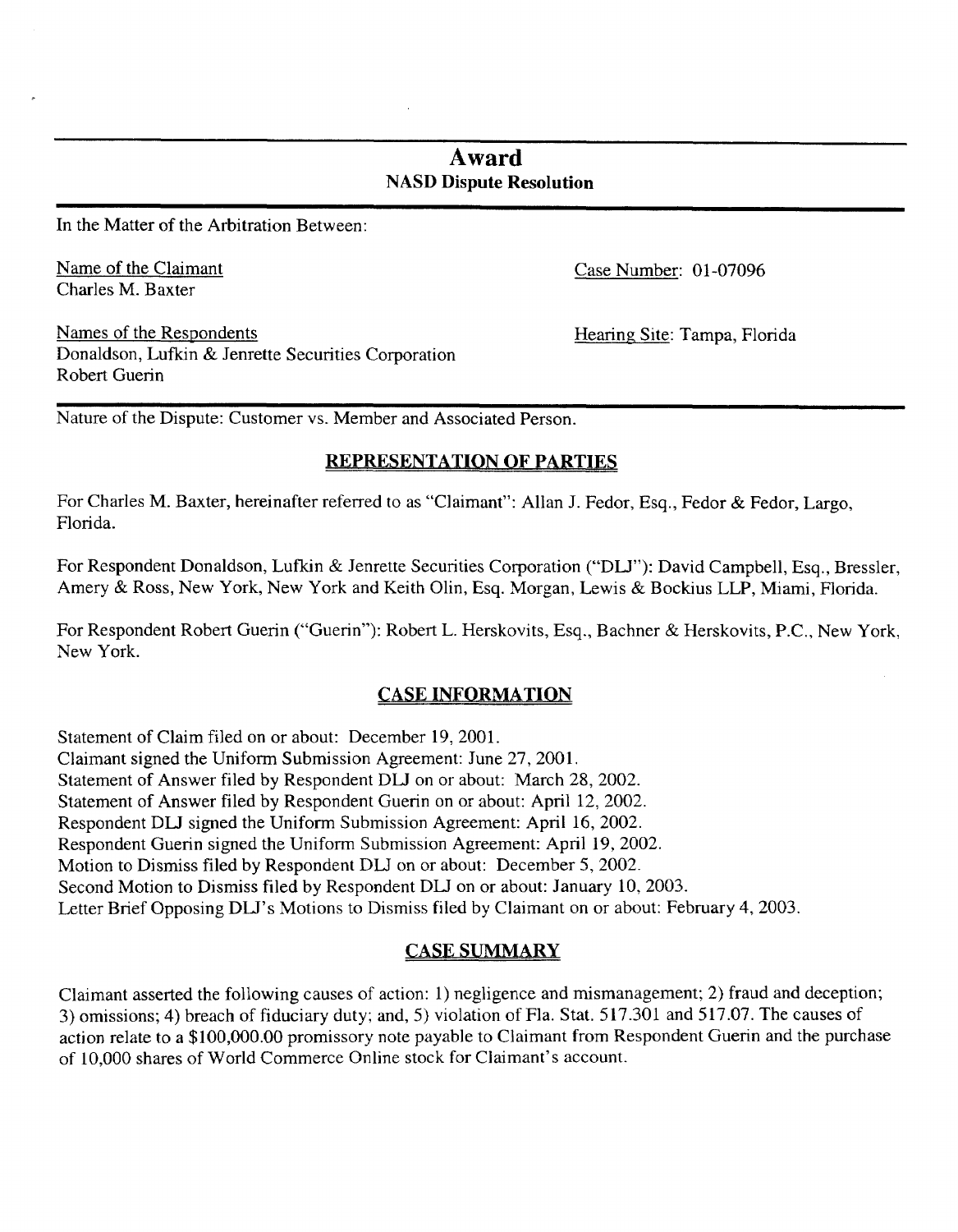Unless specifically admitted in their Answers, Respondents denied the allegations made in the Statement of Claim and asserted various affirmative defenses.

# **RELIEF REOUESTED**

Claimant requested compensatory damages, including legal interest, in the amount of \$240,000.00, costs, expenses and disbursements, reasonable attorney's fees pursuant to Fla. Stat.517.211, filing and forum fees, punitive damages and for such other relief as the Panel deemed just and proper.

Respondent DLJ requested that the Statement of Claim be dismissed, with prejudice, in its entirety, and that it be awarded its costs and other and further relief as the Panel deemed just and proper.

Respondent Guerin requested that the Statement of Claim be dismissed in its entirety, forum fees to be assessed against Claimant, an order expunging all references to this matter from Respondent's Form **U-4** maintained by the NASD Central Registration Depository (the "CRD") and other and further relief as the Panel deemed just and proper.

# **OTHER ISSUES CONSIDERED AND DECIDED**

On or about February 9,2003, the Panel issued an Order that denied Respondent DU's Motion to Dismiss. However, the Panel deferred ruling on Respondent DLJ's Second Motion to Dismiss until the commencement of the final hearings for this matter.

**At** the beginning of the final hearings for this matter, Respondent DW reasserted its motion to dismiss the claim against them as to its liability in regard to the loan Claimant made to Respondent Guerin and the claim for suitability. The Panel granted Respondent DLJ's motion to dismiss with respect to its liability as to the loan Claimant made to Respondent Guerin and denied the motion to dismiss the claim for suitability.

During the final hearing, Respondent Guerin made a motion to the Panel to dismiss Claimant's claim regarding the loan made to him by Claimant. The Panel granted this motion, without prejudice.

The parties have agreed that the Award in this matter may be entered in counterpart copies or that a signed handwritten Award may be entered.

# *AWARD*

After considering the pleadings, the testimony and evidence presented at the hearing, and the post-hearing submissions, the Panel has decided in full and final resolution of the issues submitted for determination as follows:

Respondents are found not liable on all of Claimant's claims.

Any and all claims for relief not specifically addressed herein, including Claimant's requests for punitive damages, attorney's fees pursuant to Fla. Stat. 517.21 1 and any claims for relief pursuant to Fla. Stats. 517.301 and 517.07, are denied.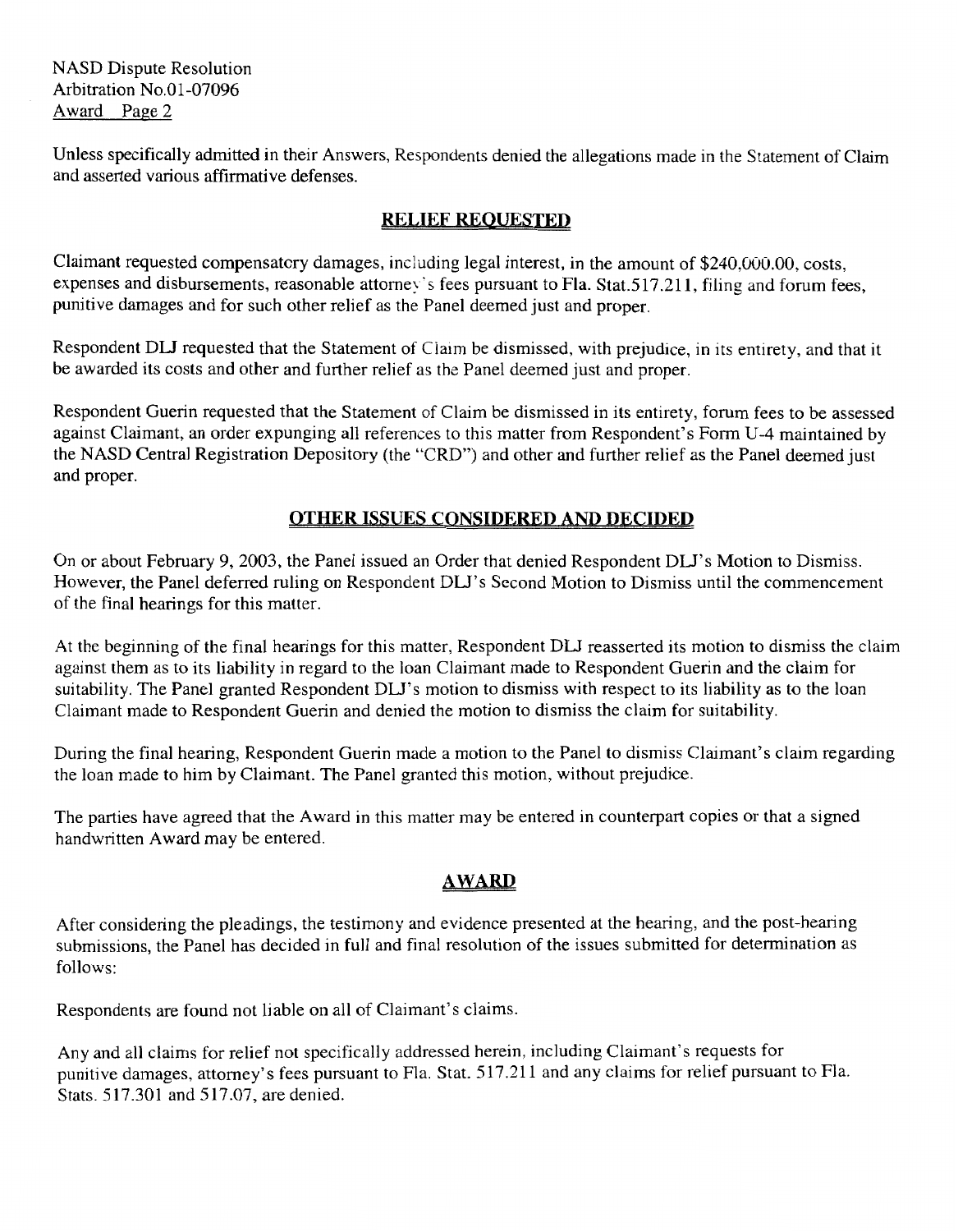### **FEES**

Pursuant to the **NASD** Code of Arbitration Procedure (the "Code"), the following fees are assessed:

### **Filing; Fees**

NASD will retain or collect the non-refundable filing fees for each claim: Initial claim filing fee  $= $300.00$ 

## **Member Fees**

Member fees are assessed to each member firm that is a party in these proceedings or to the member firm that employed the associated person at the time of the events giving rise to the dispute. Accordingly, DLJ is a party to this dispute and was a member of the **NASD** at the time the following fees were assessed:

| Member surcharge        | $= $1,700.00$  |
|-------------------------|----------------|
| Pre-hearing process fee | $= $750.00$    |
| Hearing process fee     | $=$ \$2,750.00 |

#### **Adjournment Fees**

No requests for adjournments were filed in this matter for which fees were assessed.

## **Injunctive Relief Fees**

No injunctive relief fees were incurred during this proceeding.

#### **Forum Fees and Assessments**

The Panel has assessed forum fees for each session conducted. **A** session is any meeting between the parties and the arbitrators, including a pre-hearing conference with the arbitrators, that lasts four **(4)** hours or less. Fees associated with these proceedings are:

| One (1) Pre-hearing session with a single arbitrator $\omega$ \$450.00 |                   |            | $= $450.00$    |
|------------------------------------------------------------------------|-------------------|------------|----------------|
| Pre-hearing conference:                                                | December 9, 2002  | 1 session  |                |
| Two $(2)$ Pre-hearing sessions with the Panel @ \$1,125.00             |                   |            | $=$ \$2,250.00 |
| Pre-hearing conferences:                                               | July 17, 2002     | 1 session  |                |
|                                                                        | May 5, 2003       | 1 session  |                |
| Eight (8) Hearing sessions with the Panel $@$ \$1,125.00               |                   |            | $= $9,000.00$  |
| Hearing Dates:                                                         | February 25, 2003 | 2 sessions |                |
|                                                                        | October 29, 2003  | 2 sessions |                |
|                                                                        | October 30, 2003  | 2 sessions |                |
|                                                                        | October 31, 2003  | 2 sessions |                |
| Total Forum Fees                                                       |                   |            | $= $11,700.00$ |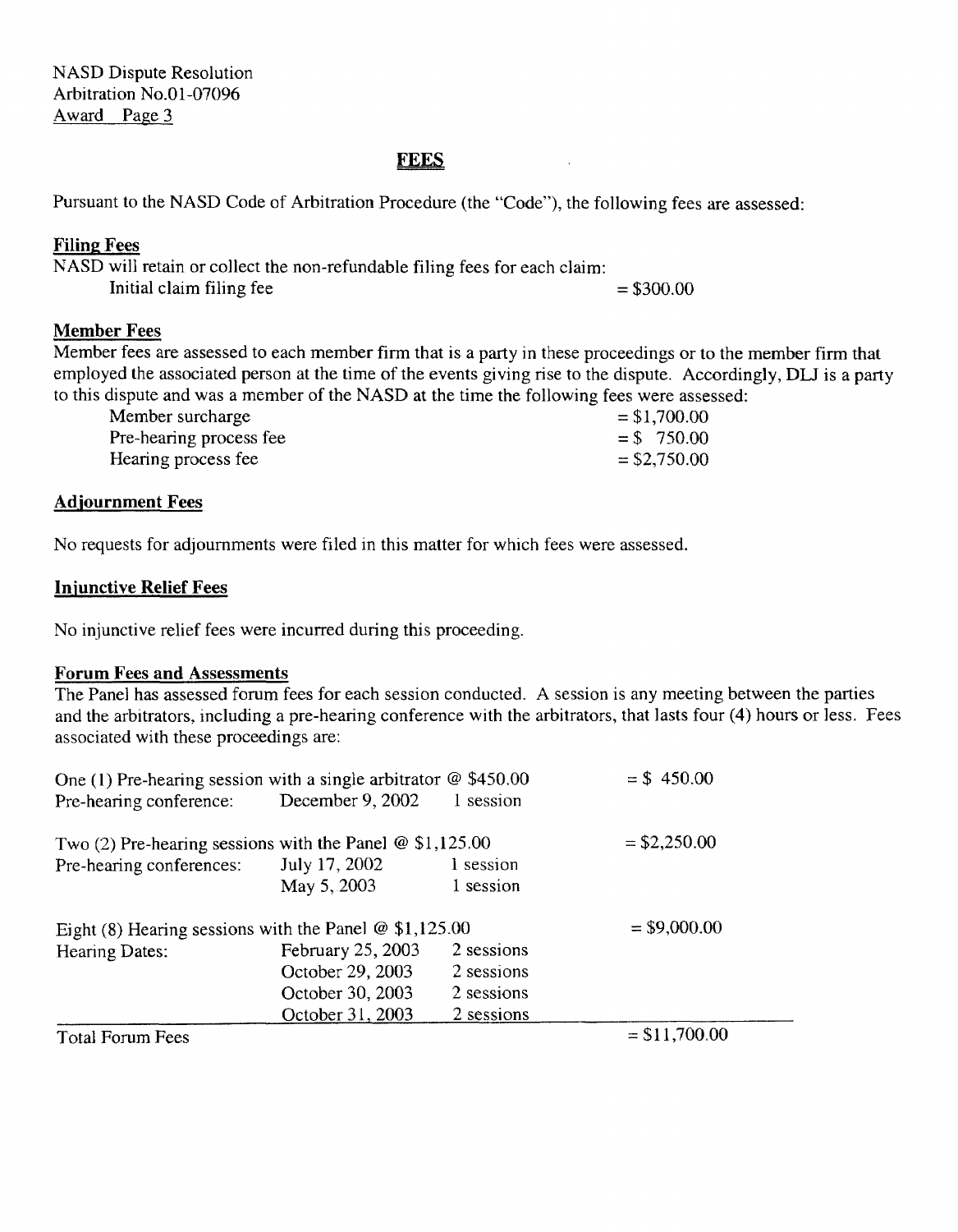The Panel has assessed \$8,775.00 of the forum fees to Claimant. The Panel has assessed \$1,462.50 of the forum fees to Respondent **DM.**  The Panel has assessed \$1,462.50 of the forum fees to Respondent Guerin.

#### **Administrative Costs**

Administrative costs are expenses incurred due to a request by a party for special services beyond the normal administrative services. These include, but not limited to, additional copies of arbitrator awards, copies of audio transcripts, retrieval of documents from archives. interpreters, and security.

No administrative costs were incurred during this proceeding.

#### **Fee Summary**

| Claimant is solely liable for:          |                  |
|-----------------------------------------|------------------|
| Initial Filing Fee                      | 300.00<br>$=$ \$ |
| Forum Fees                              | $= $8,775.00$    |
| <b>Total Fees</b>                       | $= $9,075.00$    |
| Less payments                           | $= $1,425.00$    |
| Balance Due NASD                        | $= $7,650.00$    |
| Respondent DLJ is solely liable for:    |                  |
| Member Fees                             | $= $5,200.00$    |
| Forum Fees                              | $= $1,462.50$    |
| <b>Total Fees</b>                       | $=$ \$6,662.50   |
| Less payments                           | $= $5,200.00$    |
| <b>Balance Due NASD</b>                 | $= $1,462.50$    |
| Respondent Guerin is solely liable for: |                  |
| Forum Fees                              | $= $1,462.50$    |
| <b>Total Fees</b>                       | $= $1,462.50$    |
| Less payments                           | 0.00<br>$=$ \$   |
| <b>Balance Due NASD</b>                 | $= $1,462.50$    |
|                                         |                  |

All balances are payable to NASD Dispute Resolution and are due upon receipt pursuant to Rule 10330(g) of the Code.

#### **ARBITRATION PANEL**

| Henry A. Tenenbaum, Ph.D. | $\overline{\phantom{a}}$ | Public Arbitrator, Presiding Chairperson |
|---------------------------|--------------------------|------------------------------------------|
| Donald R. Ormrod, Sr.     | $\overline{\phantom{0}}$ | <i>Public Arbitrator</i>                 |
| Delino R. Heim            | $\overline{\phantom{a}}$ | Non-Public Arbitrator                    |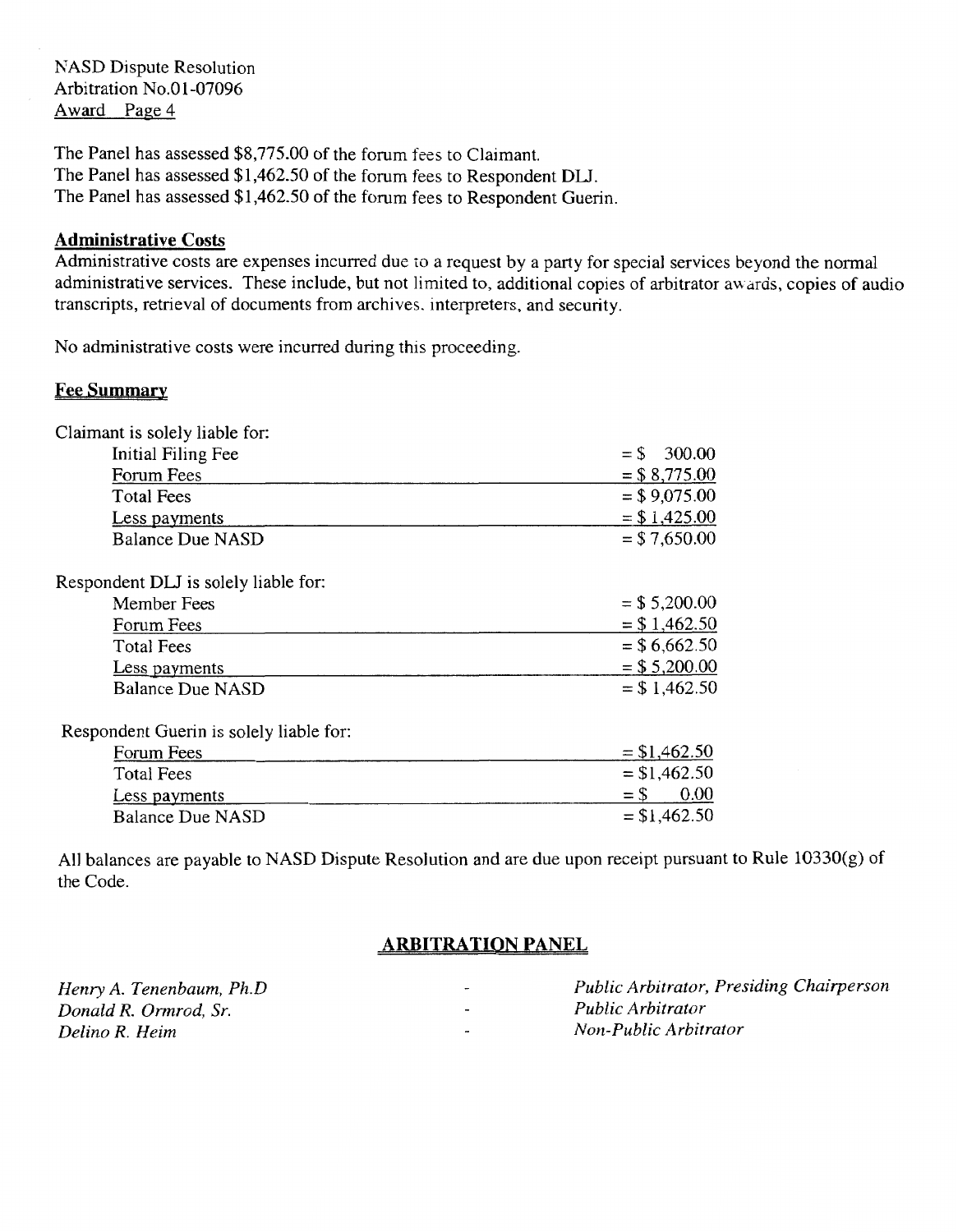# **Concurring Arbitrators' Signatures**

*/SI*  Henry A. Tenenbaum, Ph.D Public Arbitrator, Presiding Chairperson

*IS/*  Donald R. Ormrod, Sr. Public Arbitrator

 $\frac{|s|}{\text{Delino } R. \text{ Heim}}$ Non-Public Arbitrator

11/27/03 Signature Date

1 1/26/03 Signature Date

11/26/03 Signature Date

 $12/01/03$ 

Date of Service (For NASD Dispute Resolution office use only)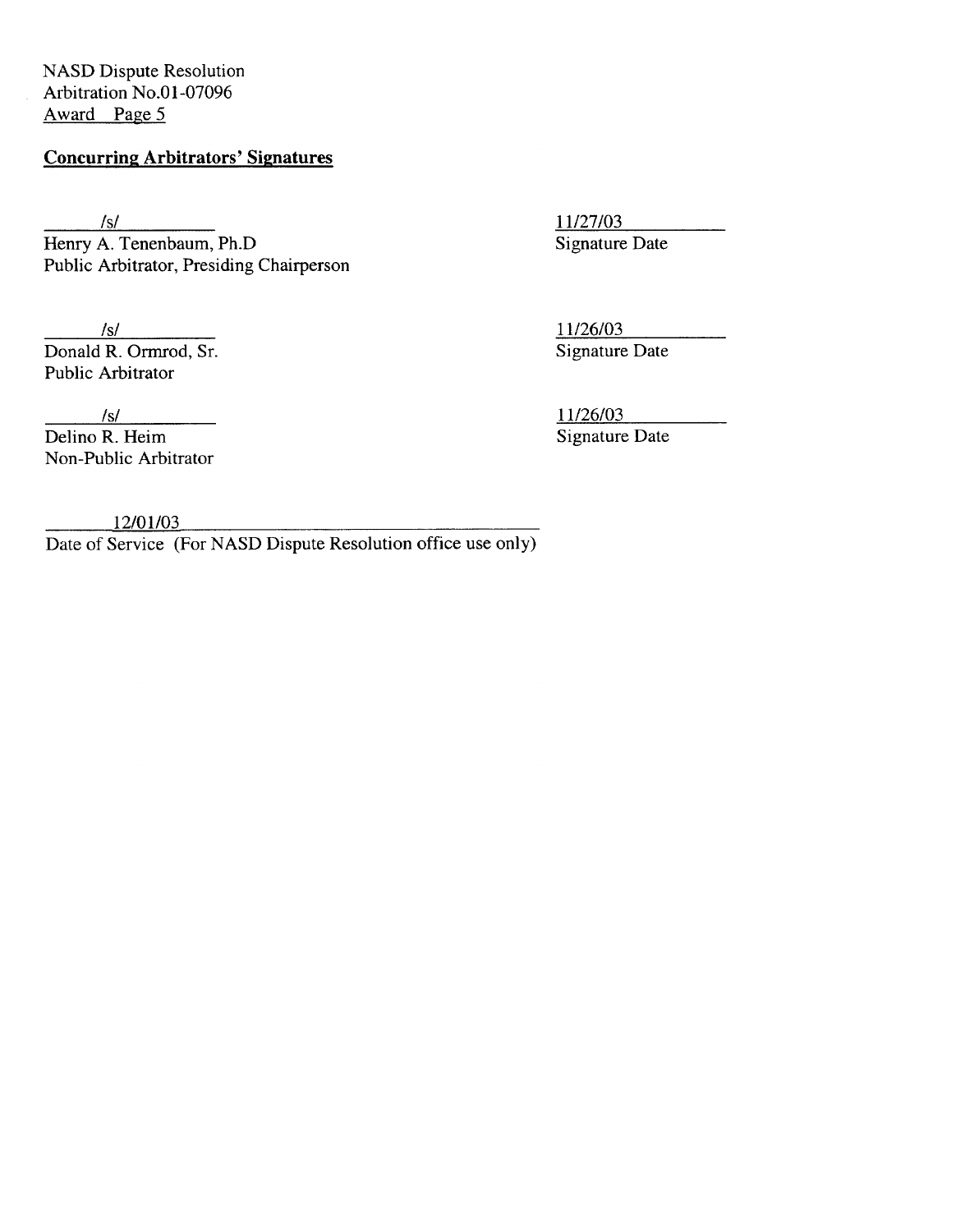**Concurring Arbitrators' Signatures** 

Henry A. Tenenbrum, Ph.D. Public Arbitrator, Presiding Chairperson

Donald R. Ormrod, Sr. Public Arbitrator

 $27 - 03$ 

Signature Date

Signature Date

Delino R. Heim Non-Public Articrator

**Signature Date** 

Date of Service (For NASD Dispute Resolution office use ordy)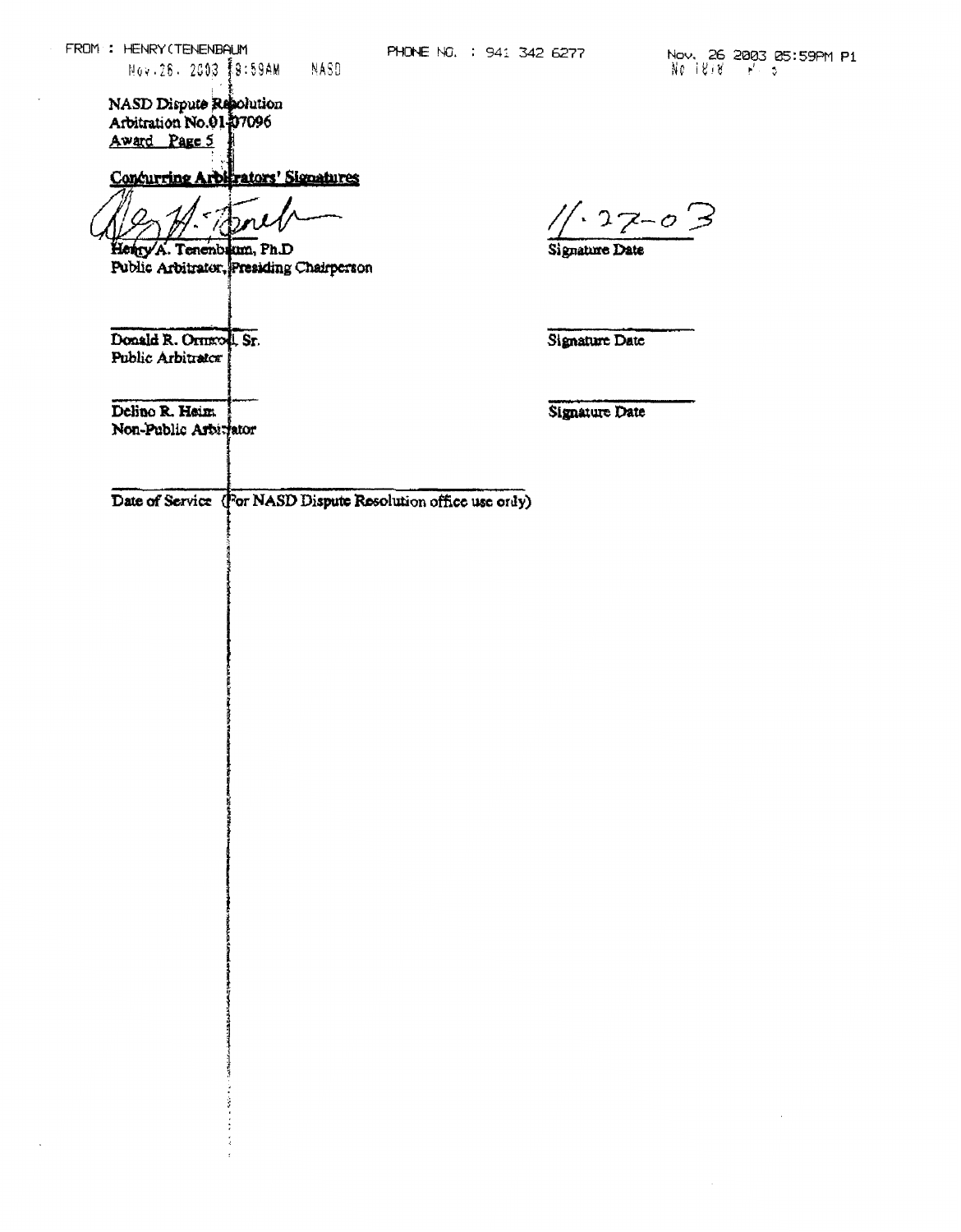|                                                                                    |                                | Á                             |          |                 |
|------------------------------------------------------------------------------------|--------------------------------|-------------------------------|----------|-----------------|
| Nov. 2. 2009-10:05AM<br>NASD<br>NASD I spute Resolution<br>Arbitrati n No.01-07096 |                                | <br>د                         |          | Not 1880 P. 6/6 |
| Award Page 5<br>Concur ing Arbitrators' Signatures                                 |                                |                               |          |                 |
|                                                                                    |                                |                               |          |                 |
| Henry A Tenenbaum, Ph.D<br>Public A bitrator, Presiding Chairperson                | Signature Date                 |                               |          |                 |
| <u>R. Ommol so</u><br>Donald   Ormrod, Sr.<br>Public Arbitrator                    | Mv.26<br><b>Signature Date</b> |                               |          |                 |
| Delino I. Heim<br>Non-Pullic Arbitrator                                            | Signature Date                 |                               |          |                 |
| Date of Service (For NASD Dispute Resolution office use only)                      |                                |                               |          |                 |
|                                                                                    |                                |                               |          |                 |
|                                                                                    |                                |                               |          |                 |
|                                                                                    |                                | ÷                             | 清洁       |                 |
|                                                                                    |                                |                               | 计算符号     |                 |
|                                                                                    |                                | ÷                             | 手后片<br>Ï |                 |
|                                                                                    |                                |                               |          |                 |
|                                                                                    |                                |                               |          |                 |
|                                                                                    |                                | $\ddot{\phantom{a}}$<br>$\pm$ | ちょうきょ    |                 |
|                                                                                    |                                |                               |          |                 |